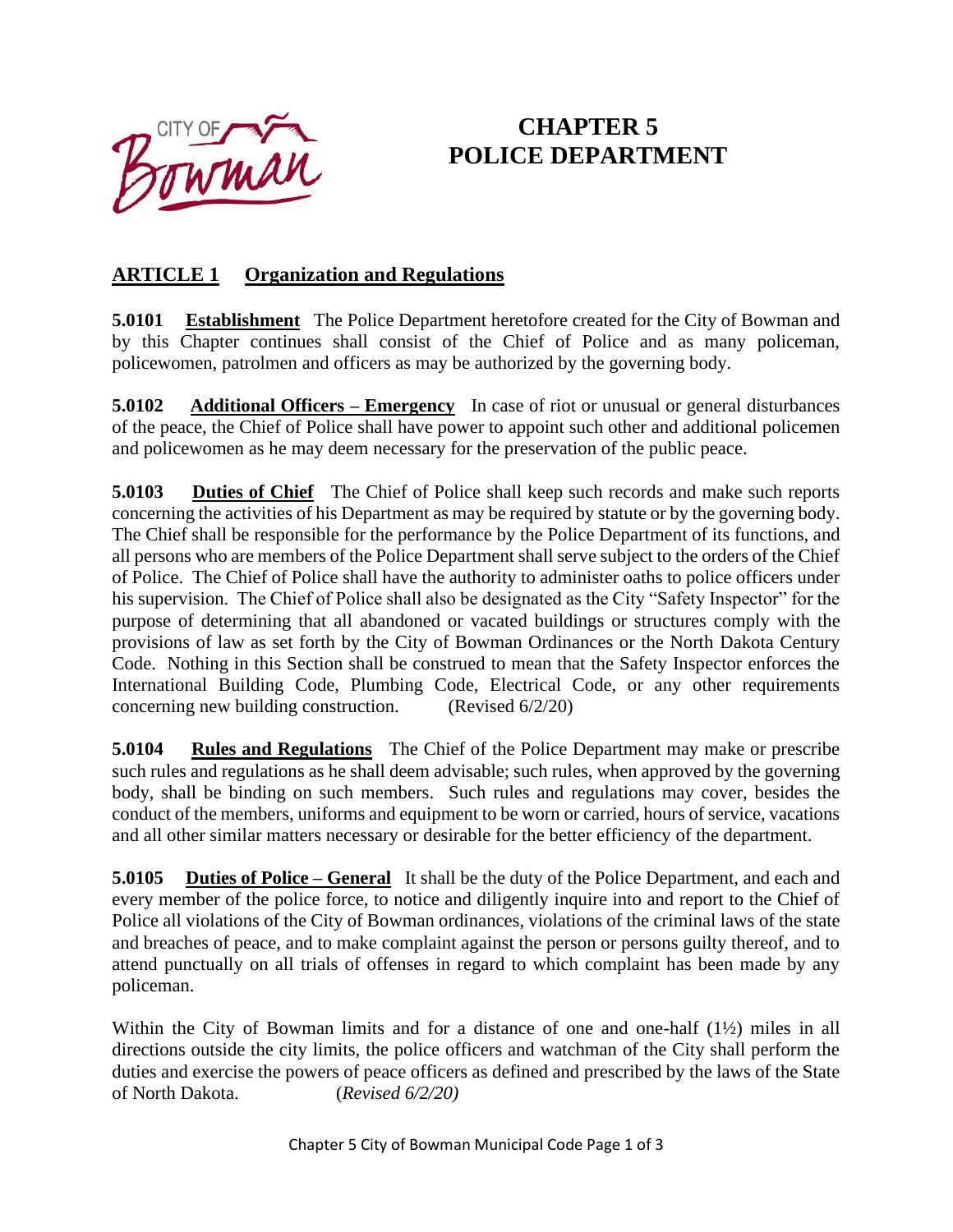**5.0106** Duties of Police – Hot Pursuit A police officer in "hot pursuit" may continue beyond the one and one-half (1 ½) mile limit to make and arrest, in obedience to a warrant or without a warrant under the conditions of Section 29-06-15 of the North Dakota Century Code, whenever obtaining the aid of peace officers having jurisdiction beyond that limit would cause a delay permitting escape, as used in this subsection, "hot pursuit" means the immediate pursuit of a person who is endeavoring to avoid arrest.

**5.0107** Duties of Police – Service of Process, etc. Police officers shall serve and execute any warrant, writ, process, order or notice issued to them by a Municipal Judge within the City of Bowman in any civil or criminal action or proceeding in which the city is a party or is interested beneficially. The police, within the limits prescribed in this section, may serve and execute all writs and process issued by justices in civil actions. In addition to the duties set out in this section, the police shall perform such other duties as may be prescribed by Chief of Police and governing body.

**5.0108** Special Police At the request of any corporation, firm or person, the Chief of Police may appoint one (1) or more special policemen or policewomen to duty for such corporation, firm or person which special policemen or policewomen shall have all the authority no, or which may be hereafter conferred by law upon policemen, and may make arrangements that such special policemen or policewomen shall be paid by the corporation, firm or person requesting the same, and covered by their Workmen's Compensation coverage in which case such special police shall receive no compensation from the City of Bowman and the City shall not be responsible for the negligent or unauthorized acts, this being the responsibility of the firm, person or corporation requesting their appointment.

## **ARTICLE 2 Miscellaneous**

**5.0201 Money or Property of Arrested Persons** It shall be the duty of the Police Department, and of each and every member of the police force, to safely keep all moneys or property which may be found on the person, in possession of, or claimed by, any person arrested for crime, and pay or deliver over the same by the order of the Municipal Judge, and forthwith after taking the same, to report in writing the kind and amount thereof, to the Municipal Judge.

**5.0202 Arrested Persons** Any police officer after making any arrest, with or without a warrant, for any violation of the City of Bowman ordinances, shall take the person or persons so arrested, without any unreasonable delay, before the Municipal Judge, to be dealt with according to law and the ordinances of the City of Bowman.

**5.0203 Stolen, Abandoned, Lost Property** The Chief of Police shall have the custody of all lost, stolen or abandoned property recovered in the City and shall make a report concerning such property as provided by Section 3.0408 of these ordinances.

**5.0204 Traffic Administration** The police department shall have such duties concerning enforcement, investigation, record keeping and other matters concerning traffic administration as are more fully set forth in Article 2 of Chapter 39 of these ordinances.